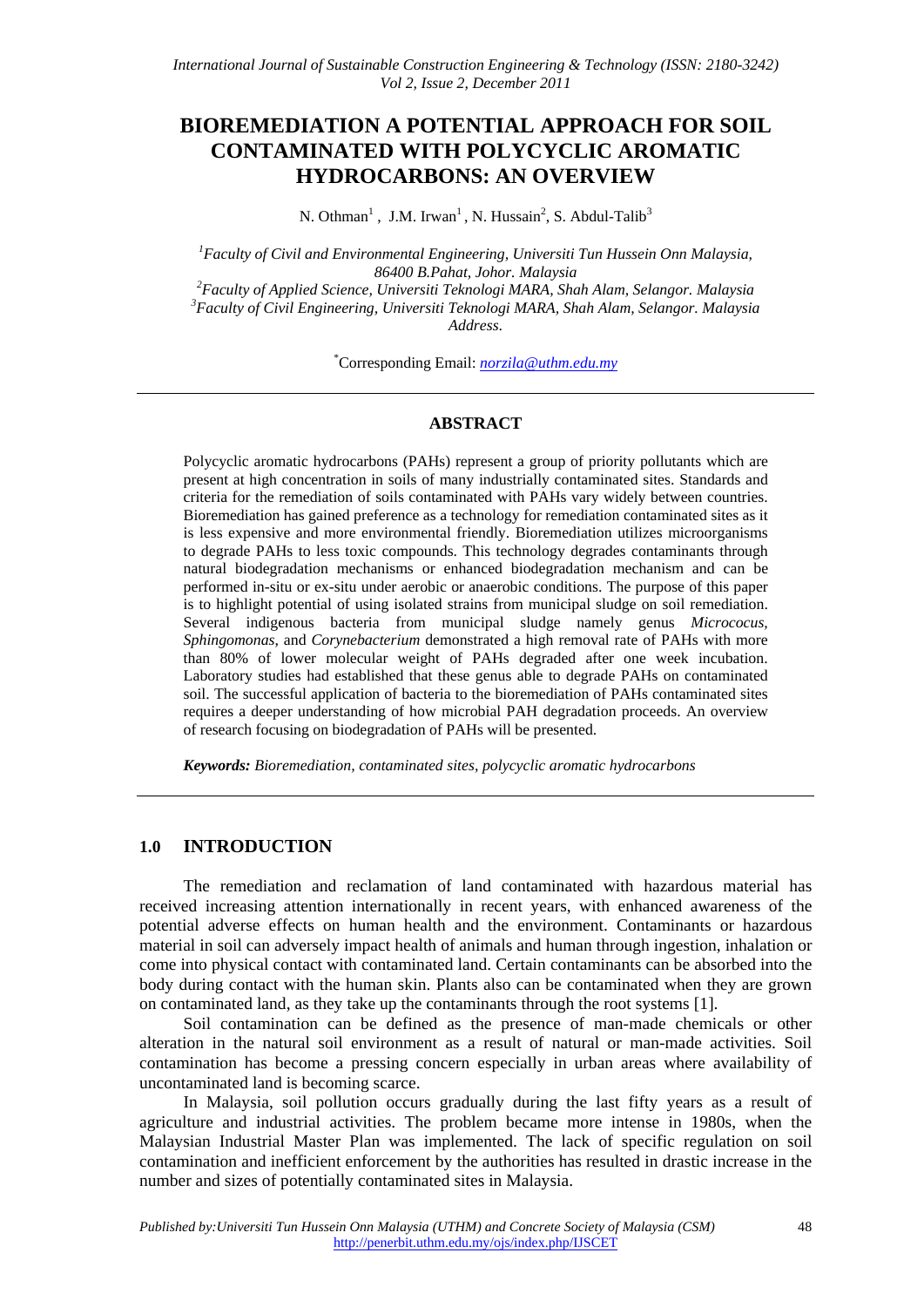Contaminated sites containing organic pollutants such as polycyclic aromatic hydrocarbons and inorganic compounds such as heavy metals are considered highly risks areas with potential health hazards as contaminants may be ingested through bioaccumulation process through the food chain [2], [3]. If no attempt is made to address the problem, the number of contaminated sites in Malaysia will continue to grow and add to the growing list of Brownfields.

Over the years, bioremediation is gaining wider approval as a feasible alternative treatment technology for the remediation of soil contaminated with persistent organic pollutants such as PAHs. Indeed, bioremediation is deemed to be safe, efficient, eco-friendly and economical in removing pollutants from contaminated sites. The method applied completely breakdown contaminants to natural elements such as carbon, hydrogen, nitrogen and oxygen then transforming them into other chemical compounds [4], [5], [6].

The purpose of this paper is to highlight the potential of using isolated strains from municipal sludge to remediate PAHs on polluted soil

### **2.0 CAUSES OF SOIL POLLUTION**

The introduction of hazardous substances into the soil matrix will result in soil contamination [7]. Spillages on soil surfaces or leakages from underground storages are the main causes of soil contamination [8]. In most cases, pollutants migrate from the point of spillage or leakage, thus causing a more widespread contamination into the soil matrix and the underlying groundwater. In addition to these accidental occurrences, soil can also be contaminated through agricultural activities excessive application of fertilizers and pesticides [9].

Bad engineering practices in waste management, such as, direct discharge of industrial effluent on soil surface and poor leachate management at landfills also contribute to soil contamination [10], [11].

In the case of PAHs, high concentrations can be found on many industrial sites [4]. As stated in Table 1 sources of PAHs are diverse particularly those associated with oil or petroleum based.

| <b>Industry</b>                  | Coal based                                                                                              | Oil/<br>Petroluem based                                                                                                                                 | Dumping sites                                             |
|----------------------------------|---------------------------------------------------------------------------------------------------------|---------------------------------------------------------------------------------------------------------------------------------------------------------|-----------------------------------------------------------|
| <b>ACTIVITY</b>                  | Power/Thermal<br>station                                                                                | Oil/Petroleum Refineries<br>Fuel/Oil/Bulk depot<br>Existing and former petrol<br>station<br>Underground storage tanks<br>Motor workshop                 | Landfill<br>Other illegal dumping sites                   |
| <b>WASTES</b><br><b>RELEASED</b> | Fly<br>ash,<br><b>Bottom</b><br>ash,<br>dust<br>Hazardous gas<br>Effluent<br>discharge<br>(waste water) | Oil spills fr:<br>Overfilling of tank<br>Leakage of underground tank<br>Wastewater<br>Dust/particle fr:<br>Smelting<br>and<br>burning<br>of<br>gasoline | Leachate<br>Run off water<br>Hazardous gas<br>Waste water |

**Table 1:** Industries and Its Contamination On Soils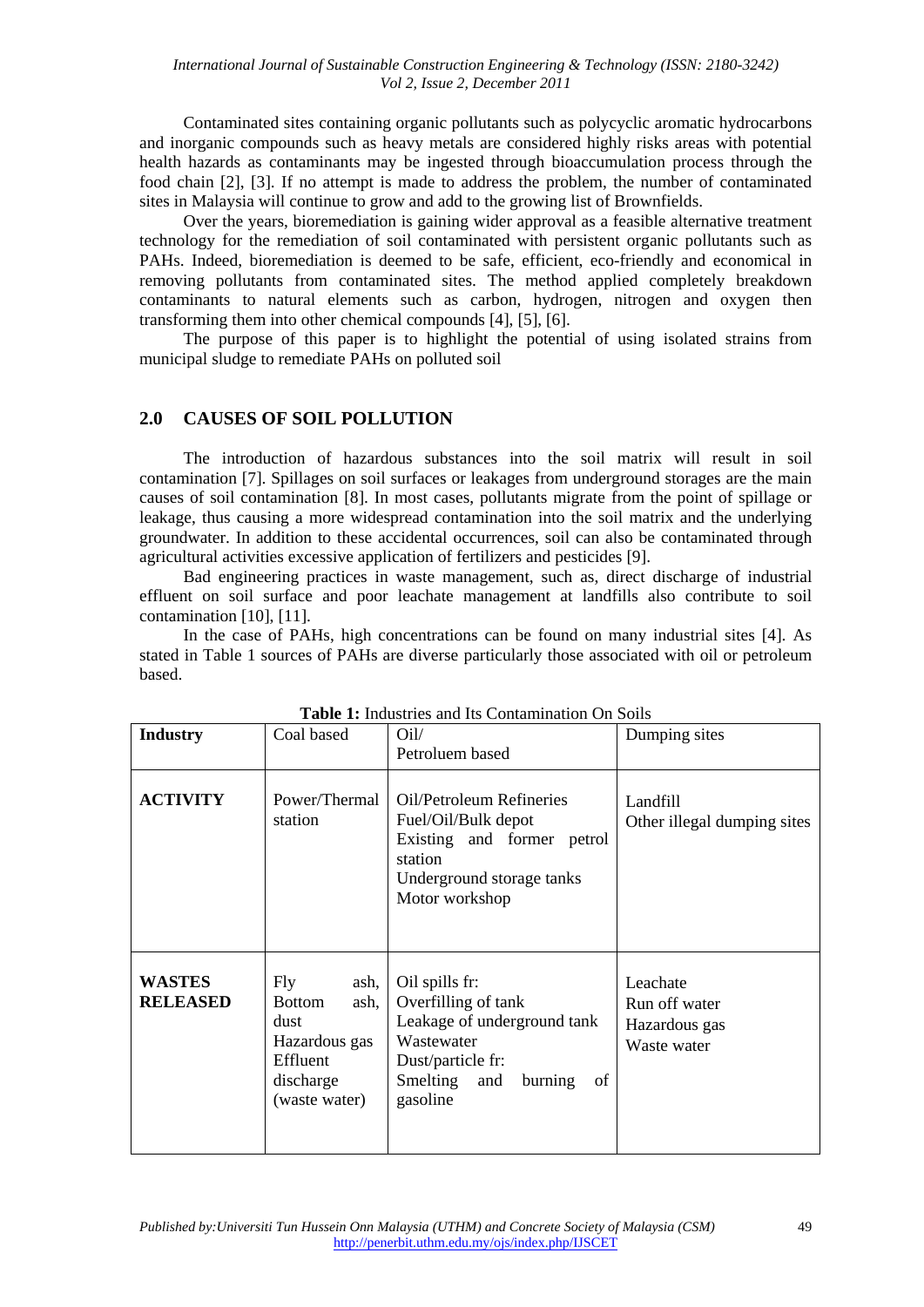| <b>POLLUTANT</b> | Heavy metals<br>(Hg, U, Th,<br>As, Pb, Cu, Zn,<br>Cr, Cd, Al, Sb)<br>Hazardous gas<br>(SO <sub>2</sub> ,<br>$NO_{x}$<br>CO <sub>2</sub> , CH <sub>4</sub> )<br>$TSP(PM_{10})$ | Monocyclic<br>aromatic<br>hydrocarbon<br>(benzene,<br>toluene,<br>ethylbenzene,<br>xylenes, )<br>Polycyclic<br>aromatic<br>hydrocarbon (benzo(a)pyrene,<br>naphthalene)<br>Aliphatic hydrocarbon<br>$(n-$<br>butane,<br>isopentane,<br>$2,4-$<br>dimethylhexane)<br>Heavy metals (Pd, Cu, As, Hg<br>etc) | Among:<br>Metal (Al, Fe, Hg etc)<br>Gas $(CH_4)$<br>persistent<br>organic<br>$(POPs)$ -<br>pollutants<br>including<br>dichloro-<br>diphenyl-tri-chloroethane<br>and<br>its<br>metabolites<br>(DDTs), hexachlorocyclo-<br>$(HCHs)$ ,<br>hexanes<br>chlordanes,<br>hexachlorobenzene<br>(HCB),<br>and<br>polychlorinated biphenyls<br>(PCBs) |
|------------------|-------------------------------------------------------------------------------------------------------------------------------------------------------------------------------|----------------------------------------------------------------------------------------------------------------------------------------------------------------------------------------------------------------------------------------------------------------------------------------------------------|--------------------------------------------------------------------------------------------------------------------------------------------------------------------------------------------------------------------------------------------------------------------------------------------------------------------------------------------|

PAHs cause concern because of their carcinogenic and mutagenic charateristics [12]. PAHs are relatively stable and recalcitrant in soils and less easy to degrade compared to other organic compounds.

## **3.0 PRINCIPLES OF BIOREMEDIATION**

The use of bioremediation as a remediation technology has expanded enormously in recent years to encompass a wide variety of chemicals and broad array of sites. Moreover, new technologies have emerged which had markedly enhanced biodegradation.

Bioremediation involves the use of microorganisms to break down hazardous organic material into harmless compounds. It involves biologically catalyzed reduction in complex chemicals or mediates the transformation of hazardous chemicals to less toxic and environmental acceptable compounds. In the case of organic pollutants, biodegradation occur as microorganisms metabolize and mineralize into inorganic products such as carbon, nitrogen, phosphorus, sulphur and other metabolic waste product [13], [14], [15]. Different compounds of parent molecule will convert into different elements of inorganic product. In the case of organic pollutants such as PAHs, extensive degradation occurred by cleavage of one or the entire ring. Many organic pollutants are commonly oxidized by a series of reaction that yield the corresponding alcohol, aldehydes and carboxylic acids [14], [16].

Natural communities of microorganisms in various habitats have an amazing physiological versatility. They are able to metabolize and often mineralize an enormous number of complex organic molecules into less hazardous compounds to human health and that which are less detrimental to the environment. The presence of indigenous microorganism in contaminated system can result in contaminants being altered through reactions that take place as a part of their metabolic processes.

The bioremediation technology had been well developed in industrialized countries but has yet to gain acceptance in developing countries including Malaysia. Application of bioremediation technology in Malaysia is still limited on few cases like composting process using natural bamboo bin as bioreactor and on site biodegradation process at a sanitary landfill located at Air Hitam Forest Reserve managed by Worldwide Environmental Management [17]. Currently, there is limited published literature, in application of bioremediation technology to treat micropollutants in municipal sludge.

Like other technologies, the application of bioremediation has its limitations. Several conditions must be satisfied for biodegradation to occur. These include the presence of organism that has the necessary enzymes to degrade the target pollutants. These organisms must exist with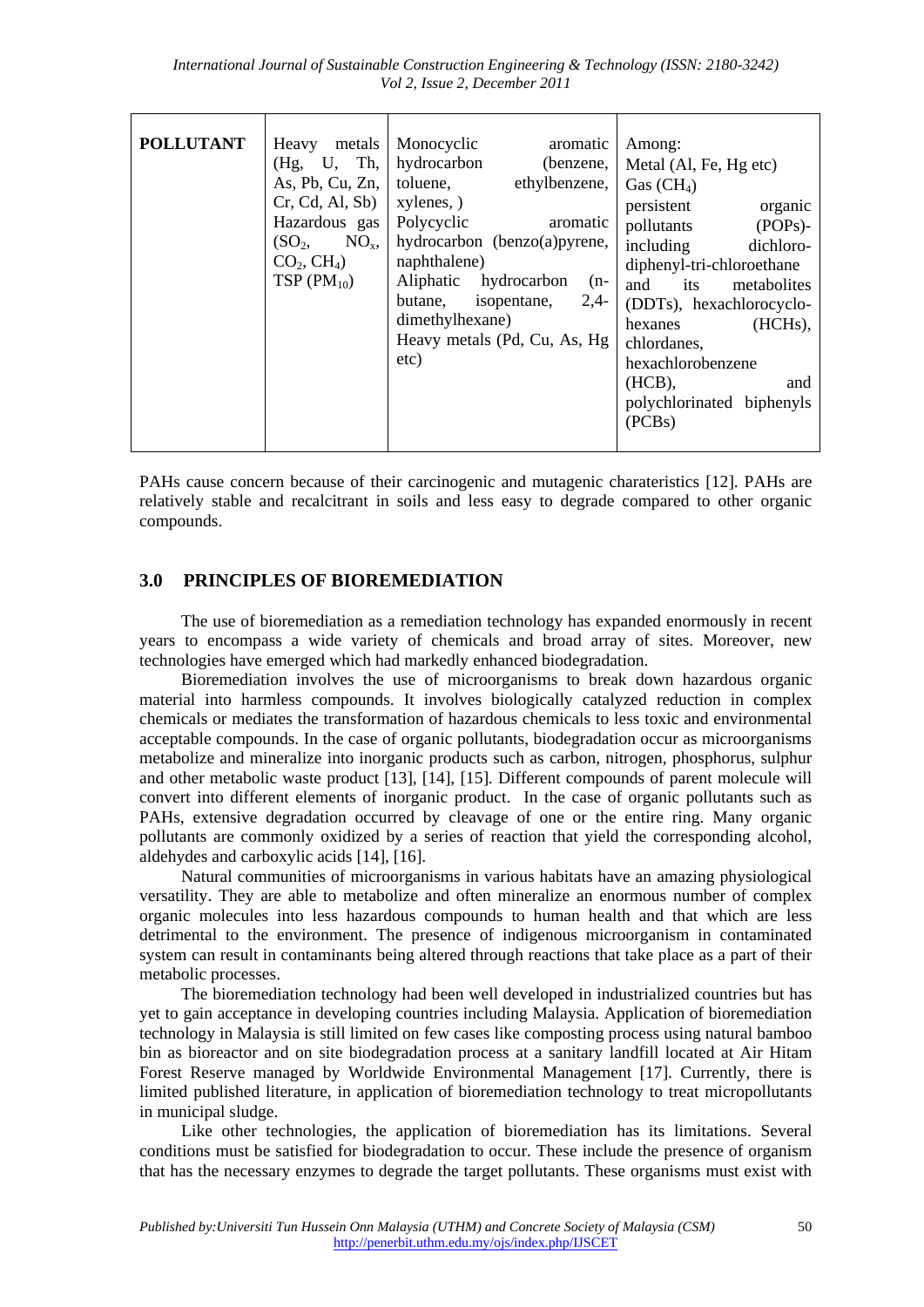sufficient quantity and have ability to transform the polluted compound and bring the concentration to levels that meet regulatory standard. Beside that, the target pollutants must be accessible to the organisms. In some cases, the additions of nutrient or substrate are needed for accelerating and stimulating the microbial activity. Successful implementation of bioremediation technology also relies on optimum environmental condition that is conducive for microbial growth. Integrated knowledge on pollutants, microbes and environmental factors will result in better application of bioremediation technology

### **4.0 METHODS OF BIOREMEDIATION**

 In general, bioremediation are classified based on the location where treatment is done as either in-situ or ex-situ. In addition it can also be classified based on nature of the bio-chemical processes as either aerobic or anaerobic. In-situ systems involved the remediation of contaminated material within the boundaries of the area in which it was originally polluted. While ex-situ system, require contaminated material to be removed from location and transport to treatment facilities [18], [19].

 In term of cost, in situ method is cheaper as it does not involve excavating contaminated soil the affected area. A part from that, this technique generates less dust and cause less release of contaminants to environment. As opposed to the advantages some drawback of this technique included being less subject to rigorous control, time consuming, difficult task to manage and not very effective in impermeable soil. Previous studies reported on various practices on in-situ bioremediation such as the use of biorestoration, bioattenuation and bioaugmentation [14].

 Ex-situ systems can be faster, easy to control and able to treat a broad range of contaminants compared to in-situ systems. However, these techniques require excavation of contaminated soil. Even though ex situ is normally more costly but it is a choice of practice if the in-situ method is not feasible. The higher costs of an ex-situ treatment come from expenses of moving the contaminated material, the capital required for constructing the needed equipment for the particular cleanup, additional labour, and the need for power or a combination of these factors. Ex-situ systems include slurry phase bioremediation and solid phase bioremediation.

## **5.0 POTENTIAL STRAINS IN PAHs DEGRADATION**

The scientific literature had documented a considerable number of bioremediation studies on PAHs contaminated soil employing various bacterial strains. *Pseudomonas paucimobilis* had demonstrated the ability of in utilizing fluoranthene as the sole carbon and energy source [20]. Other researcher reported on the degradation pathway for fluoranthene and cometabolism pathway for pyrene by *Sphinogomonas* sp [21]. This strain also has the ability to metabolize the methylated forms in the PAHs and it is versatile in its specificity for PAHs [22]. These findings indicate that fluoranthene is able to induce enzymes that can catalyze the degradation of a variety of PAHs [20]. Three bacterial strains, namely, *Pseudomonas aeruginosa, Bacillus* and *Micrococcus* isolated from hydrocarbon contaminated soil successfully treat hydrocarbons [23].

Extensive research activities on PAHs remediation had been conducted in Malaysia. Strains were isolated from petroleum and municipal sludges. Tests were performed under indigenous conditions. Several indigenous bacteria from municipal sludge namely genus *Micrococcus, Rhodococus, Corynebacterium, Pediococcus, Sphingobacterium* and *Tsukamurella* demonstrated 80% of the lower molecular weight PAHs are degraded after one week incubation. In addition to the application of bioremediation strategies for enhancing bioremediation rates, studies also focused on favourable environmental condition for bacterial growth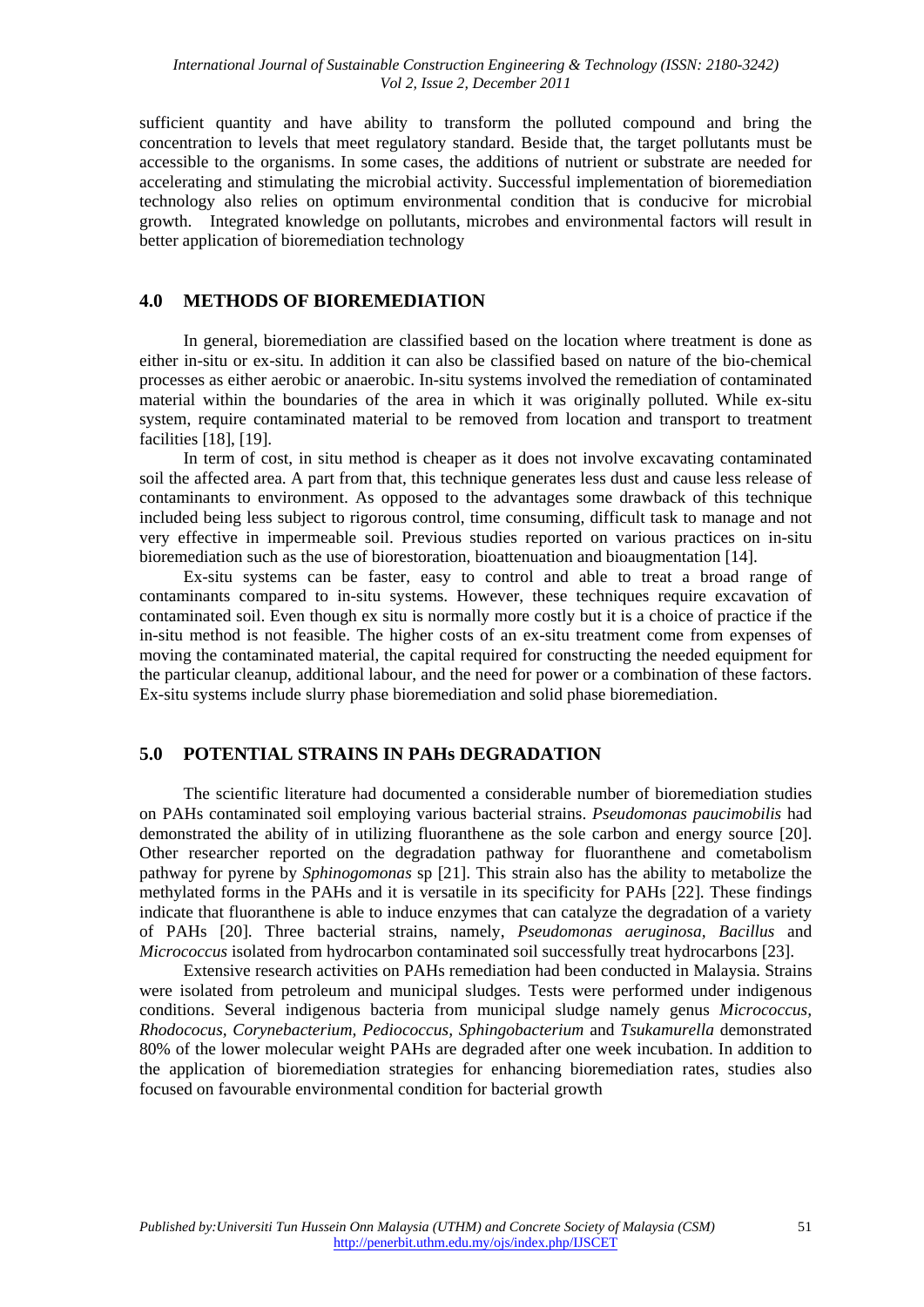## **6.0 CONCLUDING REMARKS**

Taking into account that bioremediation technology has proven to be effective, economic and environmental friendly for the treatment of contaminated soil, focused research in some specific areas is desired for more effective treatment design and performance. Some areas where further research may be directed include strategies to enhance bioavailability and mass transfer of contaminants, optimization of process factors, system configurations and multiple process integration.

This review has highlighted that bioremediation is a potential method in treating PAHs contaminated soil.

### **REFERENCES**

[1] Su, Y.H. and Zhu, Y.G. (2007), "Uptake of Selected PAHs from Contaminated Soils by Rice Seedlings (Oryza sativa) and Influence of Rhizosphere on PAH Distribution", Environmental Pollution, Vol 155, pages: 359-36

[2] Yuan, S.Y., Wei, S.H. Chang, B.V. (1999), "Biodegradation of polycyclic aromatic hydrocarbons by a mixed culture", Chemosphere Vol 41, pages: 1463-1468.

[3] Xiaojun, L., Peijun, L., Xin, L., Chungui, Z., Qi, L. and Zongqiang, G. (2007), "Biodegradation of aged polycyclic aromatic hydrocarbons by microbial consortia in soil and slurry phases", Journal of Hazardous Materials, Vol 1016, pages: 6-12.

[4] Wilson, S.C and Jones, K.C. (1992), "Bioremediation of soil contaminated with polynuclear aromatic hydrocarbons: A Review", Environmental Pollution Vol 81, pages: 229-249.

[5] Samantha, S.K., Singh, O.V., Rakesh, K.J (2002), "Polycyclic aromatic hydrocarbons: environmental pollution and bioremediation", Trends in Biotechnology, Vol 20, pages: 243-248.

[6] Mohan, S.V., Kisa, T., Ohkuma, T., Kanaly, R.A., Shimizu, Y. (2006), "Bioremediation technology for treatment of PAH contaminated soil and strategies to enhance process efficiency", Rev. Environn Sci. Biotechnol, Vol 5, pages: 347-374

[7] Ibrahim, A.M. (2004), "Soil Pollution: Origin, Monitoring and Remediation", Berlin, Springer.

[8] Aikman, M., Kantzas A. and Mirotchnik K. (2007), "Experimental Work on the Behaviour of Synthetic Soils Contaminated with Light Hydrocarbon, and Subsequent Remediation Thereof", Journal of Canadian Petroleum Technology, Vol 41, pages: 25-29.

[9] Wang, P. and Keller, A.A., (2007), "AgInput: An Agricultural Nutrient and Pesticide Source Model, Environmental Modeling & Assessment", Journal of Env. Mirobiol. Vol 40, pages: 1-13

[10] Wang, P. and Keller, A.A. (2007), "AgInput: An Agricultural Nutrient and Pesticide Source Model, Environmental Modeling & Assessment", Journal of Env. Mirobiol, Vol 40, pages: 1-13

[11] Collins, C., Laturnus, F. and Nepovim, A. (2002), "Remediation of BTEX and Trichloroethene Current Knowledge with Special Emphasis on phytoremediation", Journal of Environment Science Pollution, Vol 9, pages: 86–94.

[12] World Health Organisation (1983), "Evaluation of carcinogenic risk of chemicals to human polycyclic aromatic compounds", Part 1: Chemical, environmental and experimental data. Vol 32, International Agency for Research of Cancer, Lynos, France.

[13] Martello, A. (1991), "Bioremediation cleaning up process", Biology and Technology, Vol 5(1), pages: 90-97.

[14] Alexander, M. (1999), "Biodegradation and bioremediation", Academic Press, San Diego

[15] Rakesh, K.J., Manisha, K., Sumeet, L., Banwari, L., Priyangshu, M.S., Dhruva, B., & Sekhar, T. (2005), "Mirobial diversity: Application of microorganisms for biodegradation of xenobiotic", Current Science, Vol 89, pages: 101-112.

[16] Juhasz, A.L. & Naidu, R. (2000), "Bioremediation of high molecular weight polycyclic aromatic hydrocarbons: a review of the microbial degradation of benzopyrene", International Biodeterioration and Biodegradation, Vol 45, pages: 57-88.